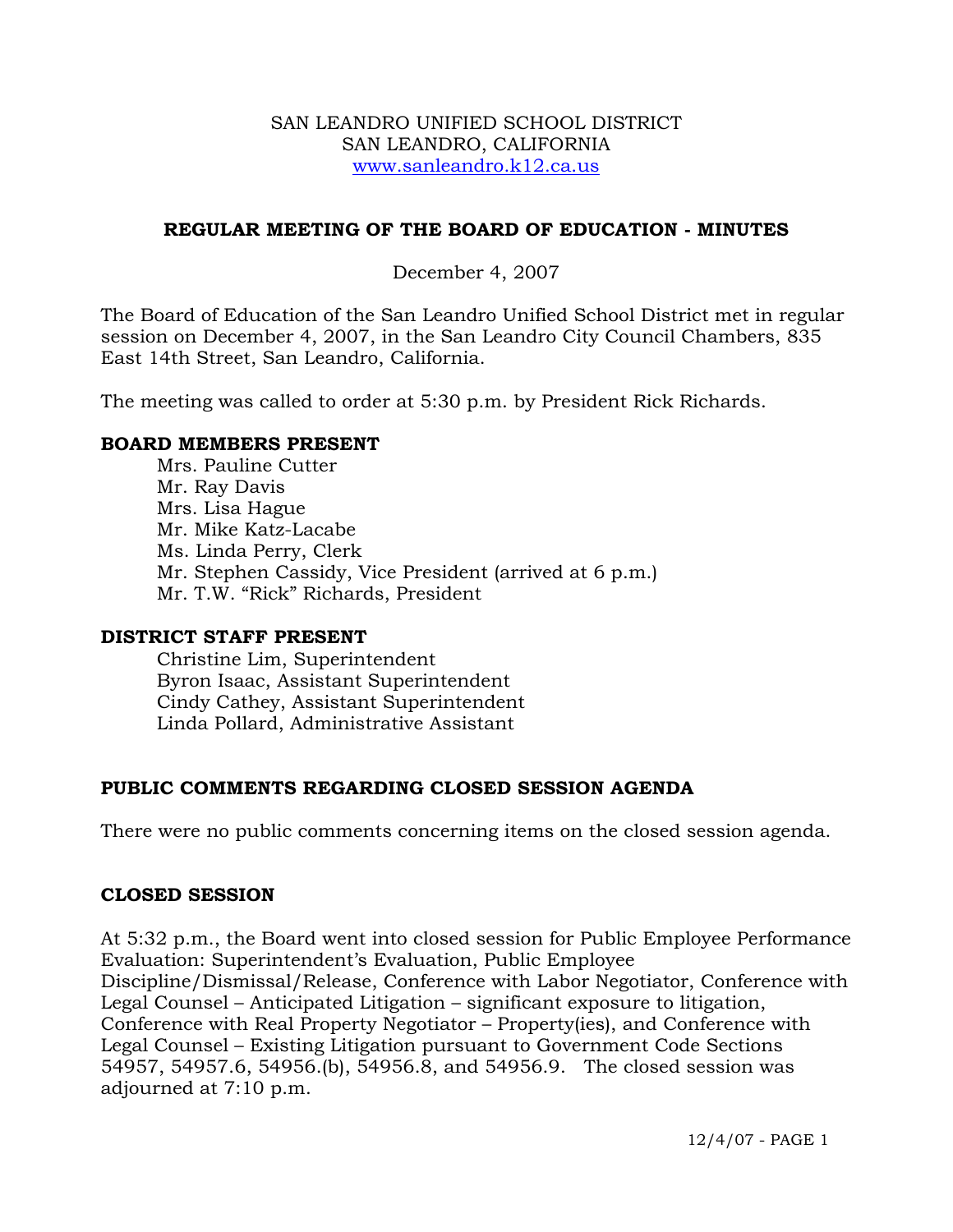The Board returned to open session at 7:20 p.m. with the Pledge of Allegiance to the Flag. President Richards said the Board had been in closed session where no action as taken.

# **APPROVAL OF AGENDA**

On a motion made by Mr. Davis and seconded by Ms. Perry, the Board approved the agenda for the regular meeting of December 4, 2007, by a 7-0 vote.

**REPORTS** Student Representatives' Reports: San Leandro High School representative Astrida Fernandez updated the Board on activities at the high school including the following holiday events: Lenny Williams Concert, Thursday, December 6, at 7 p.m.; Winter Ball, Friday, December 7, 7-10 p.m. at the Marina Community Center; Winter Orchestra/Vocal Concert, Tuesday, December 11, 7:30 p.m.; and the Winter Wind/Jazz Concert, Wednesday, December 12, 7:30 p.m.

> San Leandro High School club, RAP TV, sponsored a Violence Awareness Day last week to raise student awareness on community violence and deaths that can result from it. The UC and CSU college application process deadline for seniors was November 30, noting that once again the AVID senior class offered college application workshops to help seniors with the process.

 Parks & Recreation Commission Report: Juan Manuel Martinez, San Leandro Unified School District Representative, was not feeling well, so he will provide an update to the Board in January 2008.

Superintendent Lim acknowledged that this was the first day of Hanukah and thanked all of those who were present.

### **PRESENTATIONS**

WLC Architects provided the Board with a presentation on the Schematic Design of the Arts Education Center (AEC) at SLHS. The purpose of this presentation was to update the Board on the progress of the design and provide a venue for Board feedback. The presentation included three new design options (G.6, H and I) with floor plans and elevations. Incorporating feedback from the November 14, 2007, SLHS Steering Committee meeting the designs illustrated a curved design with various styles of free-standing canopies, pillars vs. no pillars (depending on the cost), light shelves, signage on the light shelf above the entry way, and the ticket booth and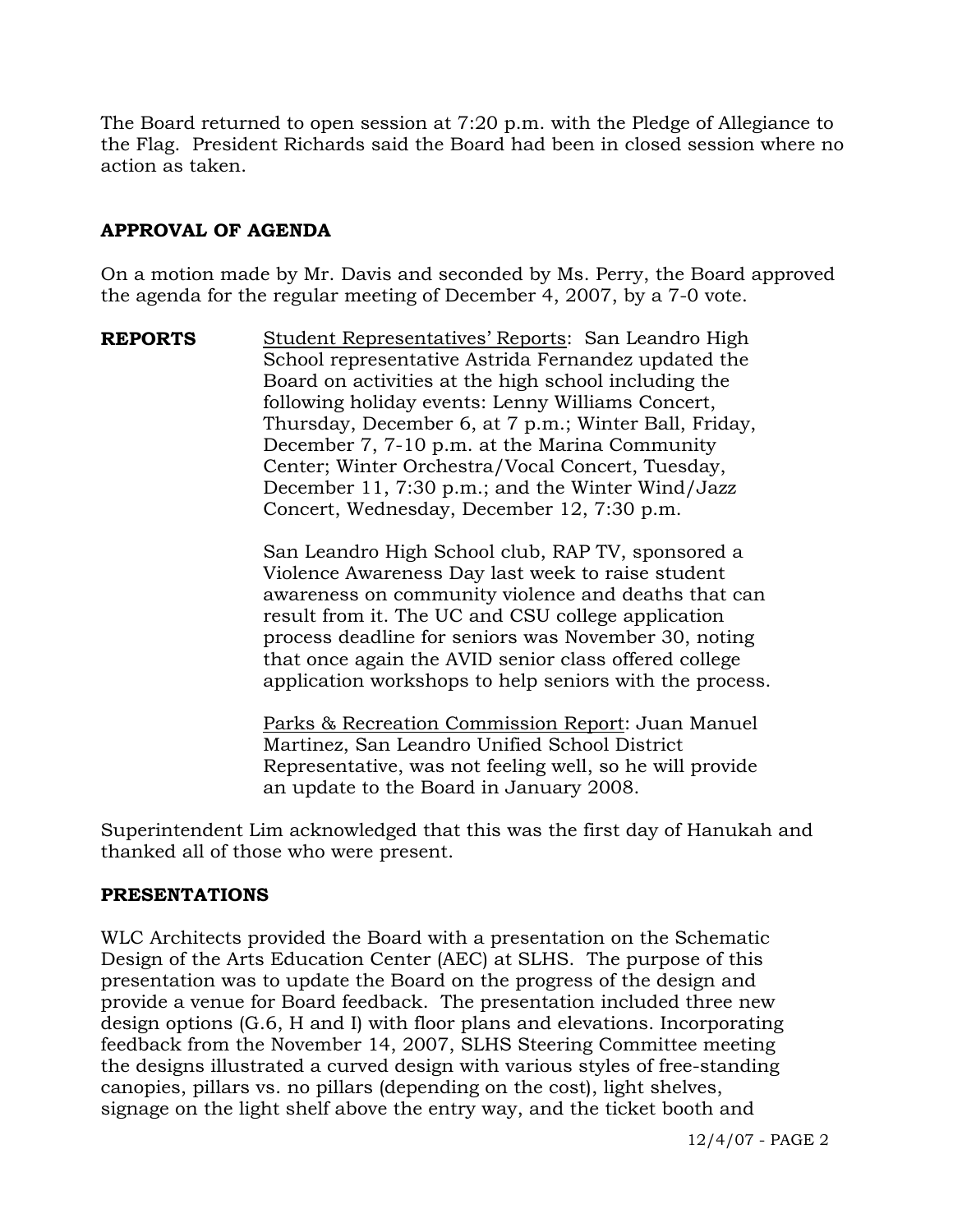concession on opposite ends of the lobby.

For clarification, WLC representatives explained that while costs differences between schemes G.6 and H were insignificant, scheme "I" would cost a little more because the wall design was broken into more elements; however, overall costs would be marginal. In addition it was noted that other than the front wall, the basic design and layout of the classrooms, etc were the same in each of the proposed schemes.

Board members wondered if the elements of the three designs were interchangeable, such as including the canopy from scheme "H" as well as extending two additional blocks of horizontal windows at the same level as the sign to scheme G.6 which would give the building a little distinction, while at the same time fit in with the current surrounding buildings, and promote good student flow. Mr. Cassidy would like to see a map of the entire proposed campus to get a sense of how the campus flows and it's relation to other areas such as the parking lot, and portables. In addition, the Board wanted to know if the proposed canopies would provide enough shelter for patrons standing in line to purchase tickets or entering the theatre for performances, and the cost for maintaining the windows such as cleaning, potential replacements of broken windows, etc.

Following the discussion, it was noted that WLC would be bringing back one design, incorporating the comments made tonight, such as including additional windows, and awning from schemes H & I into scheme G.6, designing the front doors further apart to avoid congestion during performances, and analyzing ways to decrease the amount of heat gain generated by the windows by using different types of glass and shades.

To keep the project on schedule, staff requested that the Board approve the AEC Schematic Design at the next Board meeting on December 13, 2007. However, because there was not going to be another formally scheduled Measure B Steering Committee meeting before that time, San Leandro High School Principal Amy Furtado offered, and the Board agreed, to poll the Steering Committee members on the new designs in order to get a concrete recommendation from the Committee to the Board.

The Board thanked the presenters for all their work, adding that, the facility will be one that the District can be proud of, once it is completed.

\* The Board of Education heard two presentations by David Lorden, Director of Student Support Services. The first presentation, Residence Verification Study, reported on the work of a Task Force, comprised of Amy Furtado, Mary Ann Valles, Carola Alvarez, Chris Strahowski, Maria Carvalho, Monica Juarez, Emily Kaplan and David Lorden. The presentation included the District's current process, information collected from other districts, and potential improvements and changes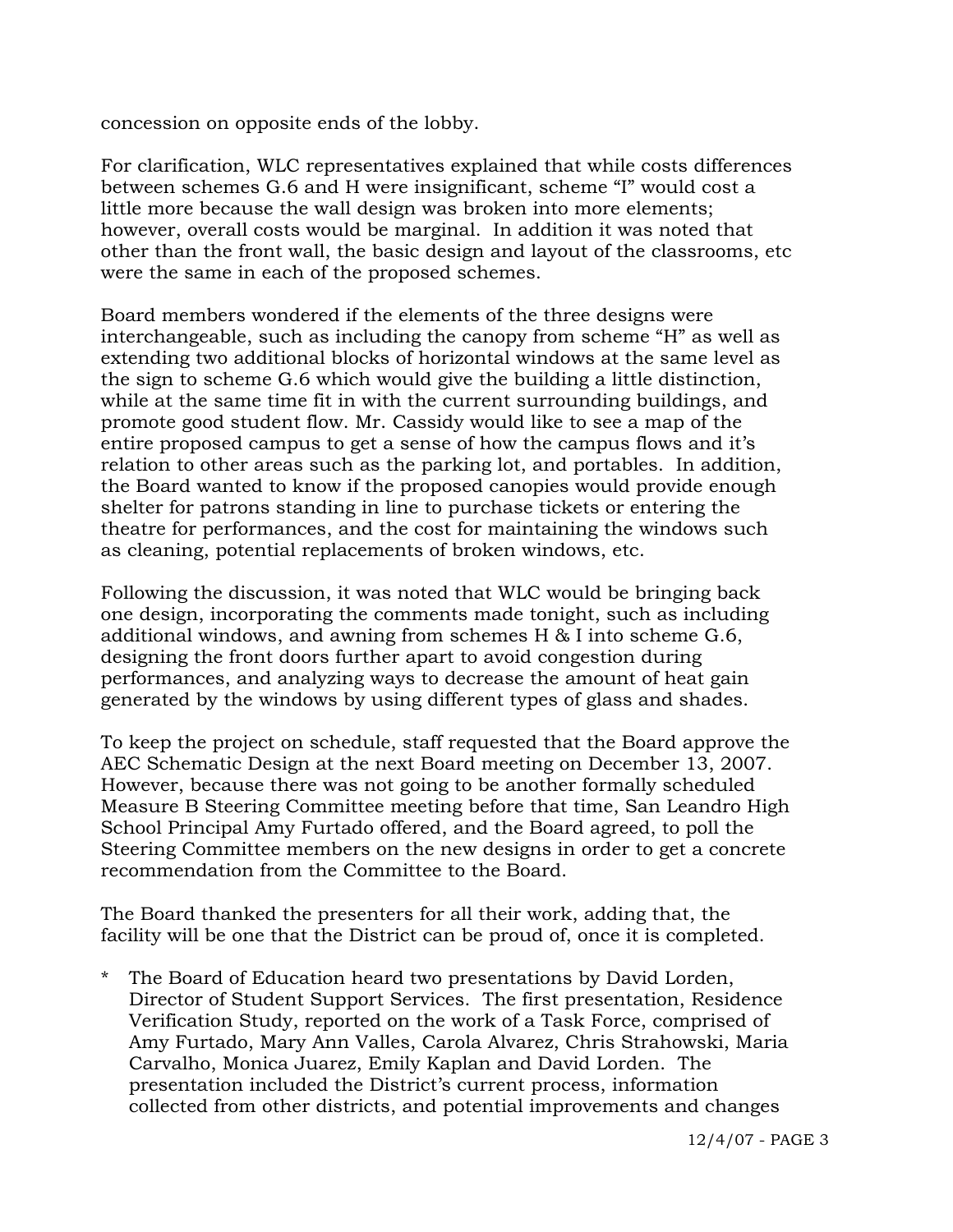that were explored by the task force.

Key findings included:

- In a comparison with five neighboring districts, San Leandro requires verification for all students in seven grades, as well as new and incoming Kindergarten students. Others only verify new, kindergarten, sixth and/or ninth grade.
- For 2006-2007, 549 home visits were conducted to verify residency; however, only 1% (87) of our total student population were falsifications. Given the small percentages of falsifications, the number of hours, the amount of paperwork and the effort put forth to track and manage the process is not reasonable.
- Changing the residency verification from fall to spring would allow the District to give sites a more accurate number of students for the following year, be less disruptive to families, and allow for a more effective and efficient opening of school.

 Changes proposed included conducting mandatory residency verification for new/re-entering students, and transition grades of kindergarten, sixth and ninth grades, refine the residency verification process, improve requirement documentation, refine shared residency and caregiver procedures, refine granting provisional enrollments practices, and falsification procedures.

 Mr. Lorden noted that the District "believes that the proposed changes will facilitate both family engagement and school engagement, and outreaching to families and students will help re-engage them in school."

# **PUBLIC COMMENT**

• Andrew Kopp addressed the Board regarding the District's residency verification process. He would like the District to ease its requirements for families who rely on shared residency (more than one family under one roof), urging the Board to keep in mind, "that it is not the parent or the landlord who is attending school, it's the student" and remember that "the people who are least capable, those who on the verge of homelessness, those who are depending on the generosity of relatives, friends, and neighbors are being made to complete the most onerous verification at a risk of not attending school."

The Board shared their thoughts and concerns regarding the changes.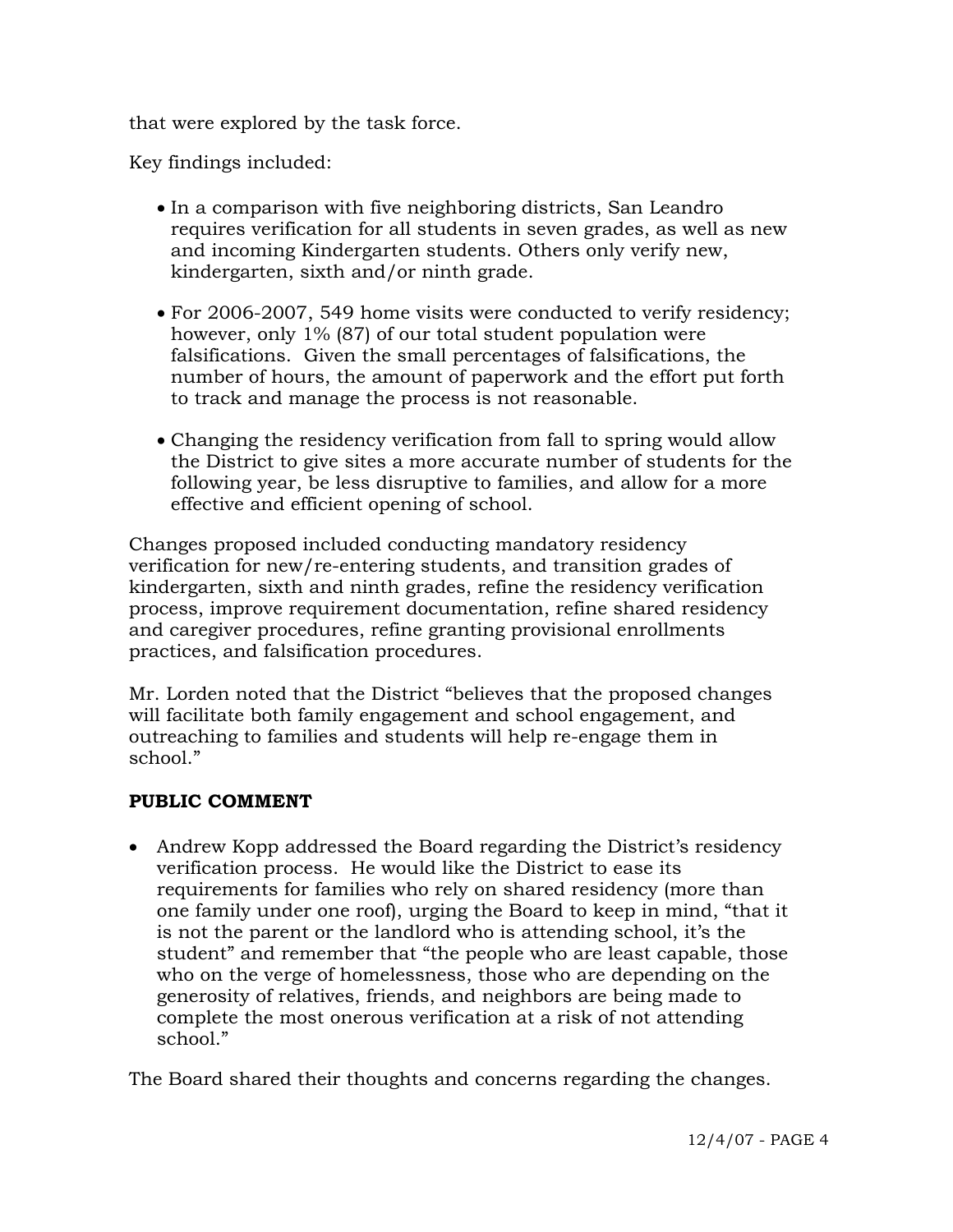Mrs. Cutter felt that requesting a photo I.D. for parents may be difficult and asked for clarification regarding the caregiver living within geographical driving distance to SLUSD (surrounding counties).

 Ms. Perry would like to see some refinement in the shared residency procedure and stressed the importance of educating families on the registration process.

 Trustees Cutter, Perry, and Hague found that over the years the process appears to flow more seamlessly with most of the Board agreeing that changing the verification dates to the spring would create a "smoother process" and eliminate some of the humiliation, discomfort, exposure and embarrassment that families often feel. Mr. Cassidy, however, felt that less stringent requirements would be weakening what had been achieved and that "it was important that we send a strong message that we are a district that insists upon residency verification," and if we move with these changes, "we would be watering down policies that have had a positive impact in the past two years."

 Following the discussion, it was the consensus of the Board that what was being proposed was the way to proceed, and that the next step would be to have the Policy Committee refine the process and bring back a recommendation to the Board for further discussion and consideration.

 The Board appreciated the hard work, noting that they understood the difficulty this process puts on the District, but the information presented would help guide the Board in creating the best policies and procedures for our District.

\* The seconded presentation focused on the District's Intra District Administrative Regulations 5116.2, whereby the task force assessed the strengths and areas of improvement as they related to the policy. The presentation included a review of the District's current policy, data related to this year's implementation, other districts' practices, and consideration for improving the current policy.

It was reported that currently San Leandro requires an annual renewal of the Intra-district transfer. In comparison with five neighboring districts, all but one does not require an annual renewal and students are rolled over automatically into the enrollment. The one district that does require the renewal also rolls students over into the enrollment. It was important to know that based on data related to this year's implementation, out of all the intra-district transfer requests, only 35 (grades 1-8) were new and not kindergartners and 51 were continuing students.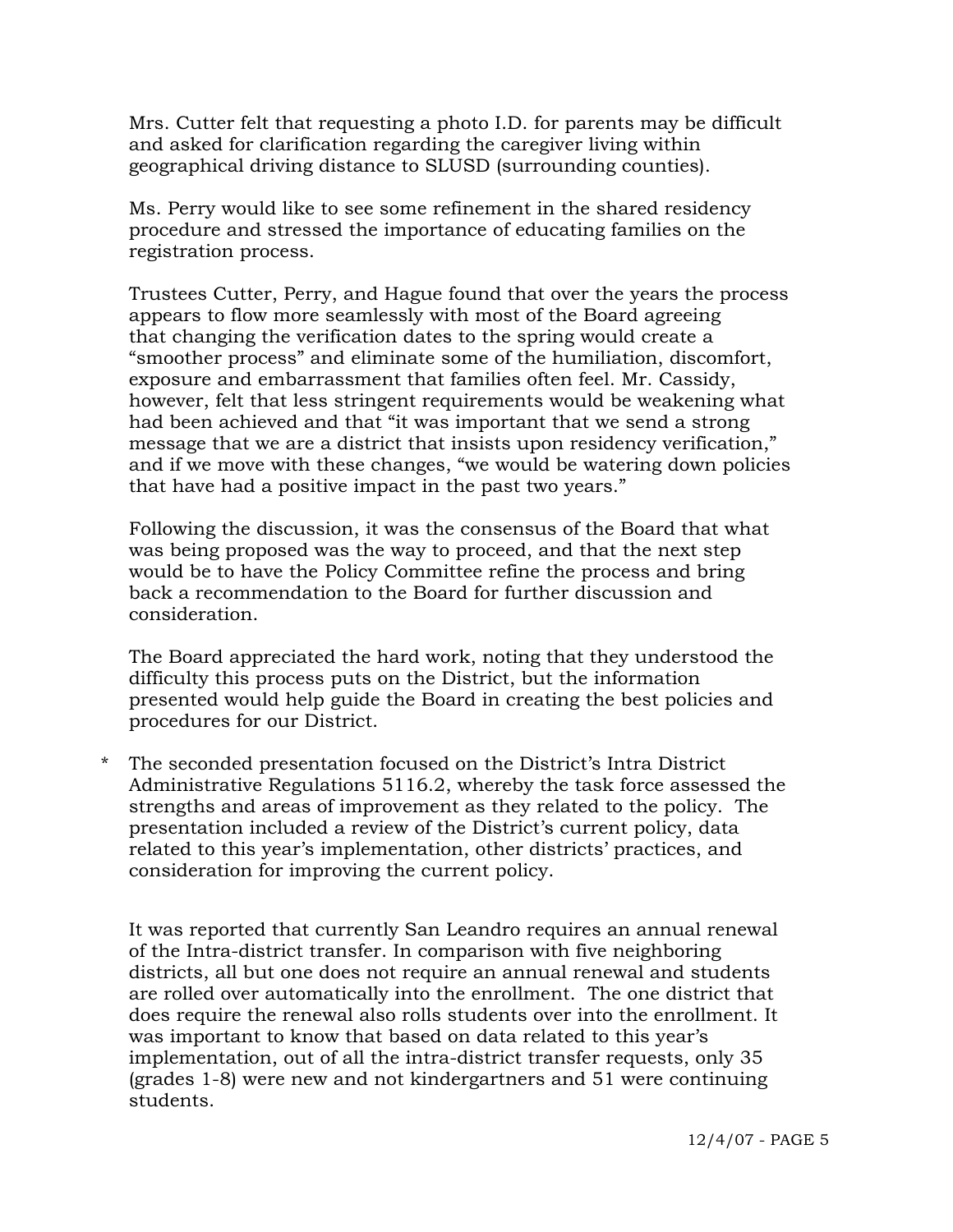According to the study parents felt "this policy creates more anger and resentment than almost any other policy, and most profoundly, a student who was being asked to leave commented, "I have been at McKinley for four years, how can you kick me out? I have to stay. This is my school."

Proposed solutions included

- Allow students attending their school on an intra-district permit the option to remain at their school as long as they meet the established criteria.
- Include "continuing intras' in base enrollment projections.
- Conduct an *Open Enrollment* period for new requests.
- Conduct a lottery if the number of new requests exceeds the number of spaces available.

 Mr. Lorden stated that all stakeholder groups unanimously support the recommended changes to the current policy and believe "that it is in the best interest of our students, families, and staff to allow continuing intra-district students to remain enrolled at their school as residents."

### **PUBLIC COMMENT**

- Kathryn Gholson, a Washington Elementary School parent, was concerned about the uncertainties families may face should they purchase a home or move into a neighborhood and discover that because of the proposed policy allowing "continuing intras" to remain at their school, there may not be space for their child to attend their neighborhood school.
- Madeline Budnick addressed the Board regarding her experience when her child was denied a transfer, noting that it can be very stressful and disruptive to a family.

Responding to the concerns raised by Ms. Gholson, Mr. Lorden explained that currently the District does not displace resident students who register during the summer; however, after 10 days into the school year, if a student moves to an area where there is not space at that neighborhood school, the family is offered to attend another school where there is space.

 Mr. Davis supported the recommendation, stating that it will provide a positive and less stressful process for families.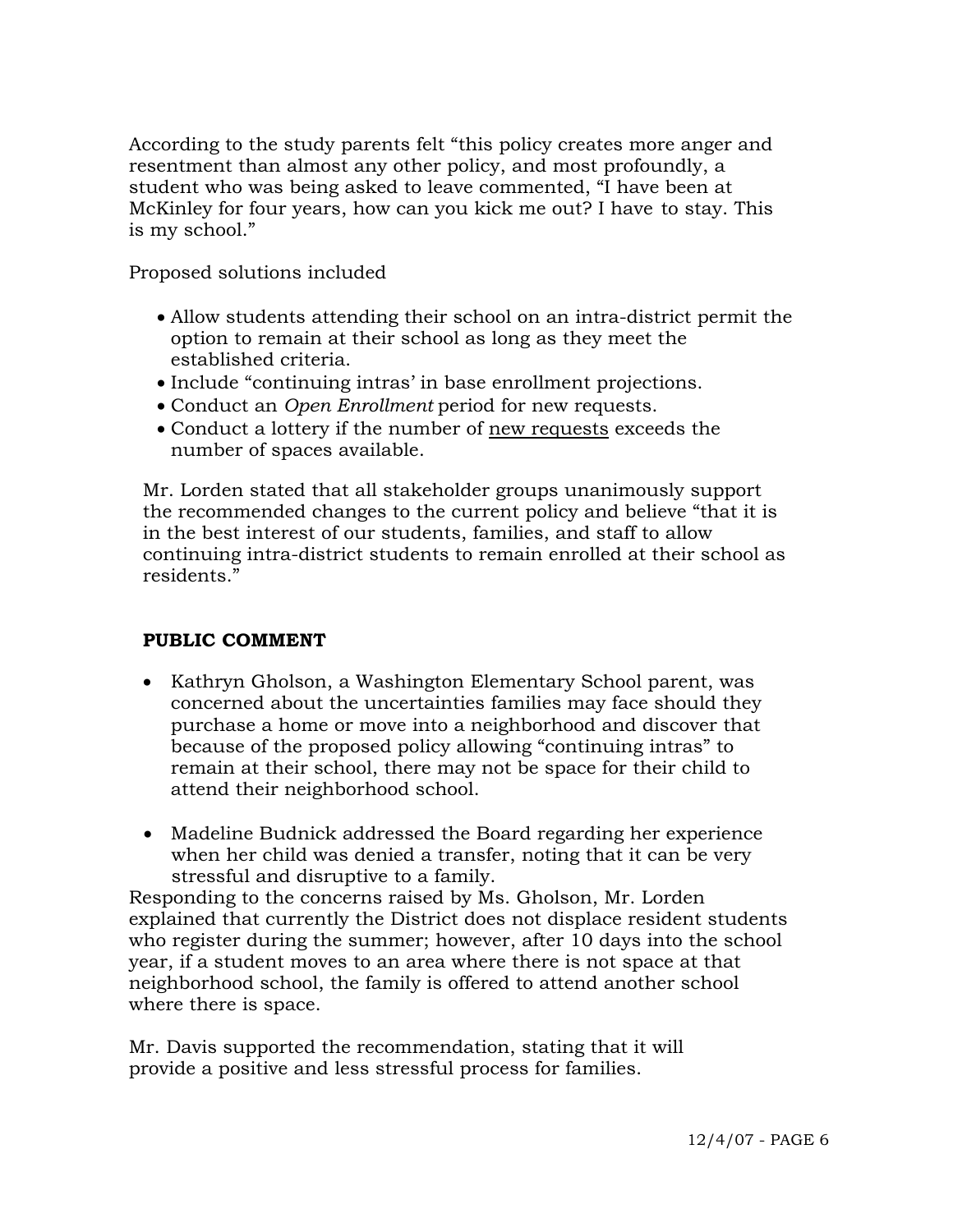A concern voiced by some of the Board focused on what an *Open Enrollment Policy* meant, with Mr. Lorden explaining that the process was meant to be a District-wide policy, which the District planned to follow, rather then just identifying one school each year which had been he District's procedure in the past. Ms. Perry was concerned about creating false expectation for the parents and felt the policy needed to be clearly explained that there were no guarantees.

 With respect to the issue that recently occurred between Roosevelt and Washington Elementary School, which was raised by Mr. Cassidy, Mr. Lorden felt that the number of kindergarten students on intra-district transfers at Roosevelt was a separate issue, and simply permitting "continuing intras" to have the option to remain at their school as long as they meet the established criteria, as the proposed policy states, would not change the issues between those two schools.

 Mrs. Cutter was worried about the enrollment fluctuation at the sites. She would like to look at the school site boundaries, and if it becomes necessary, adjust them to reflect the population of the various neighborhoods.

 Mr. Katz felt that as long as it was the continued policy of the Board to favor neighborhood schools, the District needed to do everything in their power to maintain that predictability and guarantee that area residents would be able to send their child to their neighborhood school.

 It was consensus of the Board to forward the proposed changes to the Policy Committee for further discussion and review and return with a recommendation to the Board.

### **PUBLIC TESTIMONY ON NON-AGENDA ITEMS**

- Billy Campbell, District Lead Custodian, updated the Board on a recycling trash for cash program called "Empties4Cash" which will pay up to \$4.00 for recycling of toner cartridges and provide free supplies and free shipping, at no cost to the participant. He plans on forwarding the website information to the school principals, which also offers suggestions on how to spread the word about your recycling and fundraising efforts.
- Morgan Mack-Rose stated that while she supports the proposed change to rolling over transfer students into the enrollment, she felt this change would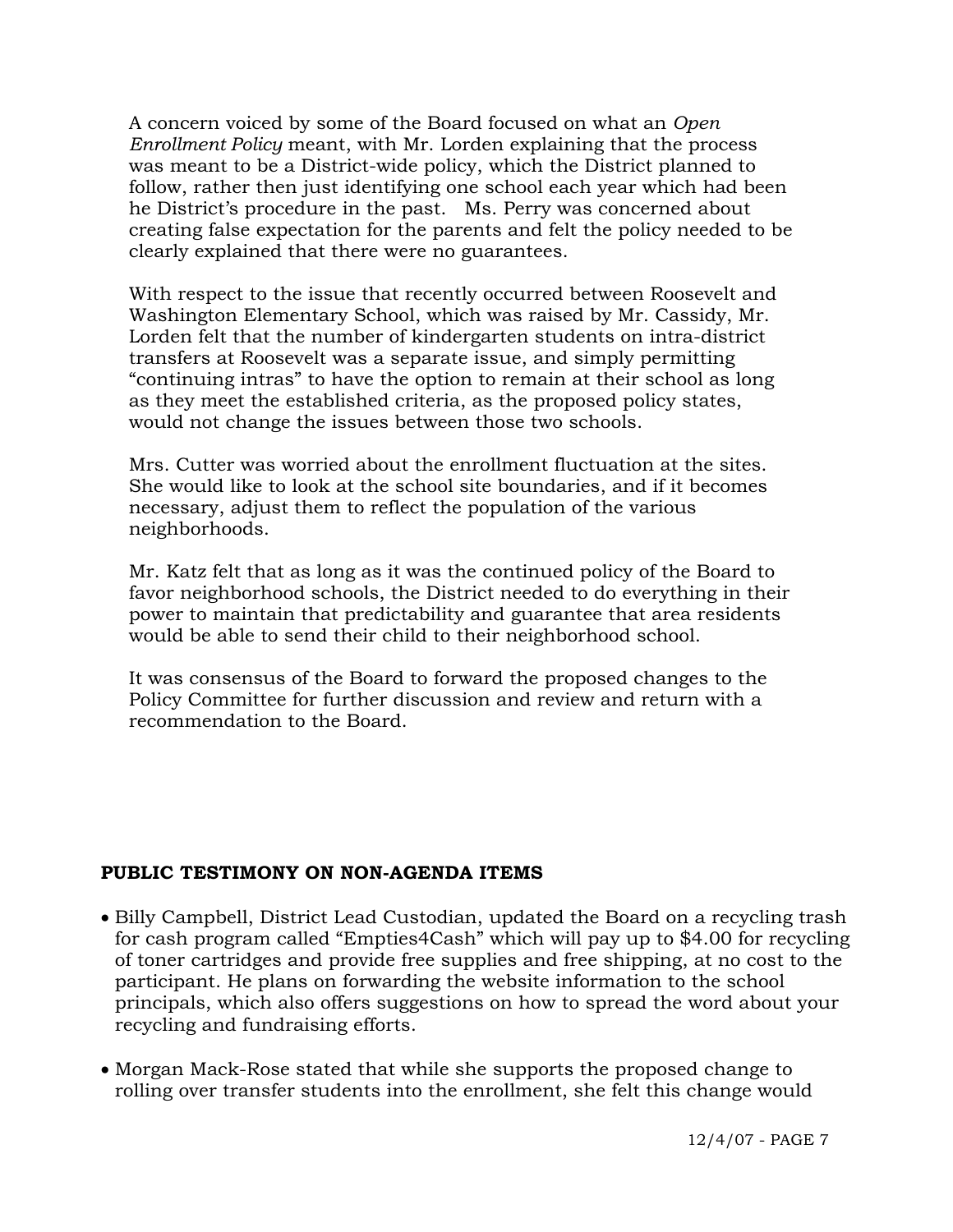take away the only disincentive to applying for a transfer. She echoed Trustee Cutter's comments for the need to align the District's neighborhoods with the capacity of the District schools, suggesting that if redistricting is a two-year process, begin now, and if possible, just consider the area of Roosevelt and Washington Elementary schools, which would create a more equitable distribution of socio-economical groups.

• Jana Cloud and Jane Ruiz, Co-Presidents of McKinley PTO, shared how excited and grateful they were about the opportunities the Measure B money would provide and urged the Board to consider the following priority projects at their school, such as replacement of the bathrooms, leaking skylights, heaters and interior painting, which would make McKinley Elementary a "jewel" in the heart of San Leandro and instill pride in the community, families and most importantly the children who attend.

The Board took a break at 10:05 and returned to open session at 10:11 p.m.

# **PUBLIC HEARING**

Prior to the start of the public hearings, President Richards read the following legal requirements and process:

*"Pursuant to Board Policies 4143.1 and 4143.2 and Government Code Section 3547, all initial bargaining proposals relating to matters within the scope of the representation must be presented at a public meeting of the Governing Board and the public must be provided with an opportunity to express itself regarding the proposals. Copies of the initial proposals exchanged by the California School Employees Association (CSEA) and the San Leandro Unified School District are available on the table by the entrance to the City Council Chambers. These documents are public records. Members of the public will be invited to express their views on each of the initial proposals."* 

Mr. Richards noted that this was the second hearing on this matter. The first public hearing was held on November 6, 2007.

1. A public hearing was held concerning the California School Employees Association (CSEA) Chapter #94 Initial Proposal to the San Leandro Unified School District.

On a motion made by Mr. Davis and seconded by Mr. Katz, the Board opened the public hearing concerning the California School Employees Association (CSEA) Chapter #94 Initial Proposal to the San Leandro Unified School District by a 7-0 vote.

No comments were received from the audience.

On a motion made by Mr. Davis and seconded by Mrs. Hague, the Board closed the public hearing concerning the California School Employees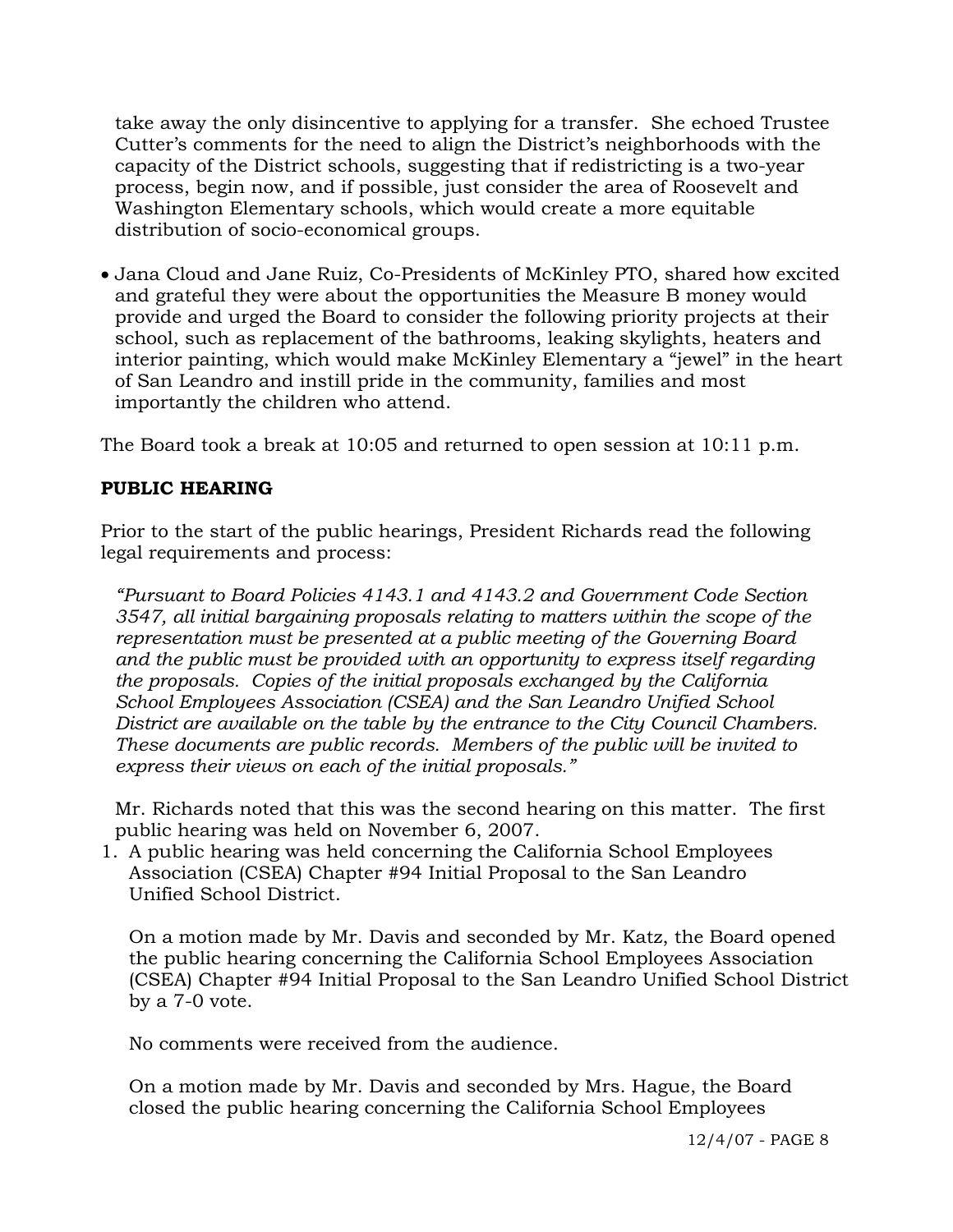Association (CSEA) Chapter #94 Initial Proposal to the San Leandro Unified School District by a 7-0 vote.

2. A public hearing was held concerning the San Leandro Unified School District Initial Proposal to the California School Employees Association (CSEA) Chapter #94.

On a motion made by Mrs. Cutter and seconded by Ms. Perry, the Board opened the public hearing concerning the San Leandro Unified School District Initial Proposal to the California School Employees Association (CSEA) Chapter #94 by a 7-0 vote.

No comments were received from the audience.

On a motion made by Mrs. Hague and seconded by Ms. Perry, the Board closed the public hearing concerning the San Leandro Unified School District Initial Proposal to the California School Employees Association (CSEA) Chapter #94 by a 7-0 vote.

# **REPORTS**

- 1) Correspondence Clerk Perry reported receipt of the following emails from November 7-December 4, 2007: from Dan Martin regarding LA Times; from Linda Carey regarding teacher attitude about in-service days; from Kara Bradsher regarding SLHS incident; from Jon Sherr regarding SLTA recent communications; from Dan Martin regarding"California Educators Hold Summit on Closing Racial Achievement Gap"; from Tom Silva regarding pen pals in China and first package of correspondence from Yang Chun; from Jason Wah regarding pen pals from China; from Barbara Kreiss regarding San Leandro High School block schedule; from Ari Dolid regarding Dolores Huerta coming to SLHS Dec. 7; from Jonathan Sherr regarding SLTA flyer.
- 2) Superintendent's Report Superintendent Lim reported that she had a "golden opportunity" to be invited to be a panelist at the California State Department's Achievement Gap Summit hosted by Jack O'Connell where approximately 4,000 educators came together in a "think tank" forum to discuss issues around closing the achievement gap. She noted she received a beautify glass apple filled with 24 caret gold flakes as a symbol of her participation at this notable event.

As a result of the San Leandro team's presentations including the statewide ACSA conference recently, representatives from Pleasanton Unified came to visit, adding that a team from West Contra Costa County will be visiting in a couple of weeks to discuss the District's equity work.

She also reported that a San Ramon California High School administrator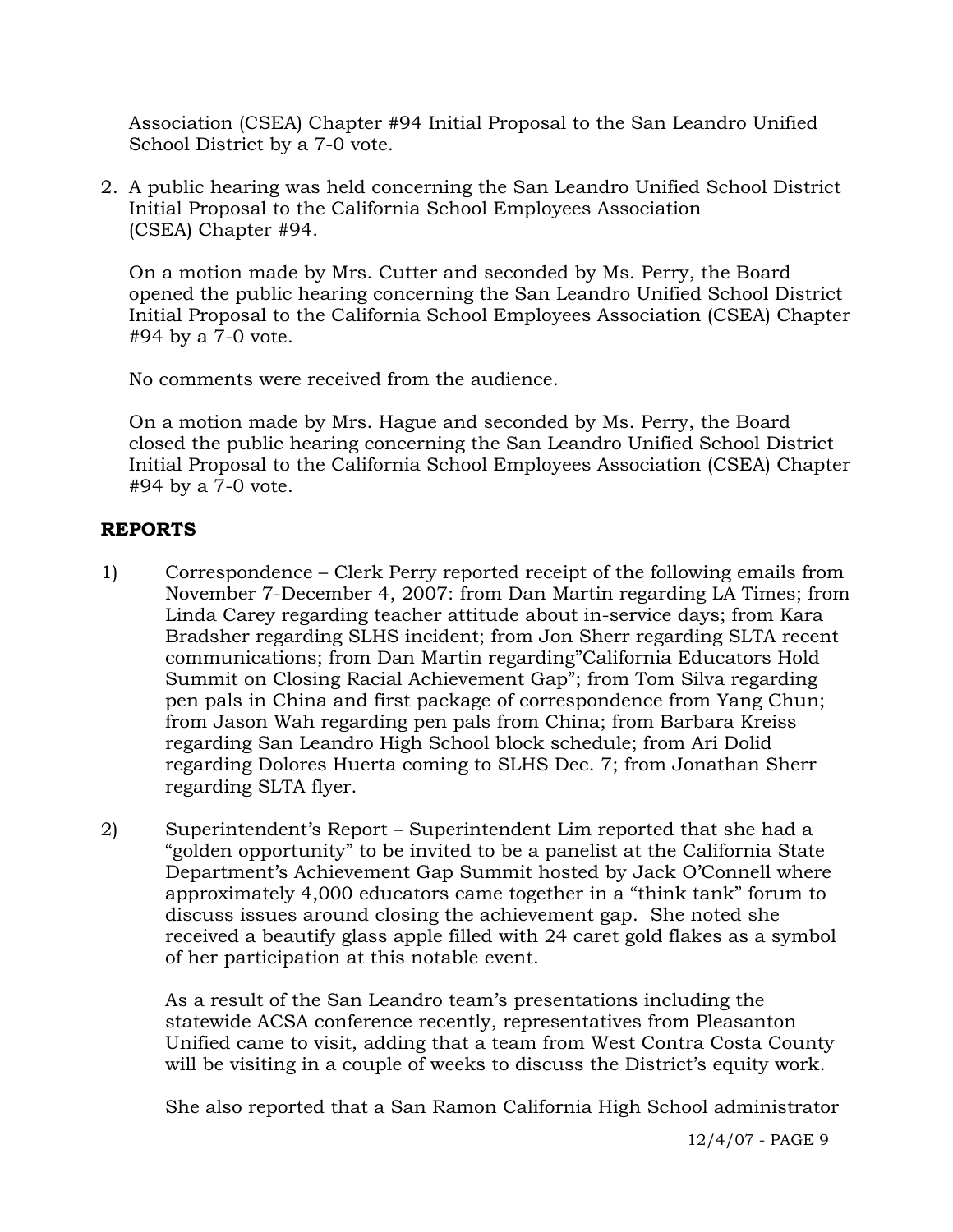joined the District at the Will Walker presentation on November 27.

The first issue of "Bridging Communication" for this year has been distributed and McKinley Elementary School has been in communication with their first set of pen pals from China.

- 3) Board Committee Reports
	- Facilities/Technology Mr. Davis reported that the committee met on November 19 and discussed the signage at Jefferson Elementary School, noting that the letters will be placed over the library area. They also discussed the matrix for tracking Measure B projects, the presentation on the schematic design of the Arts & Education Center and the architectural services contract with WLC Architects for the Arts Education Center which was being brought forward for Board action tonight.

# **CONSENT ITEMS**

Ms. Perry asked that 1.5-C, Approval of Board Minutes – November 26, 2007, and 5.3-C, Clarify and Revised the Approval of the Development Phase, Including Site Plan, Floor Plan, and Elevations of the New Ninth Grade Campus be pulled.

# General Services

| $1.1-C$ | Approve the minutes from the Regular Board meeting on October 16,<br>2007  |
|---------|----------------------------------------------------------------------------|
| $1.2-C$ | Approve the minutes from the Special Board meeting on October 18,<br>2007  |
| $1.3-C$ | Approve the minutes from the Regular Board meeting on November<br>6, 2007  |
| $1.4-C$ | Approve the minutes from the Regular Board meeting on November<br>19, 2007 |

# Human Resources

2.1-C Acceptance of Personnel Report

# Educational Services

3.1-C Discard of Obsolete Textbooks at Lighthouse/Independent Study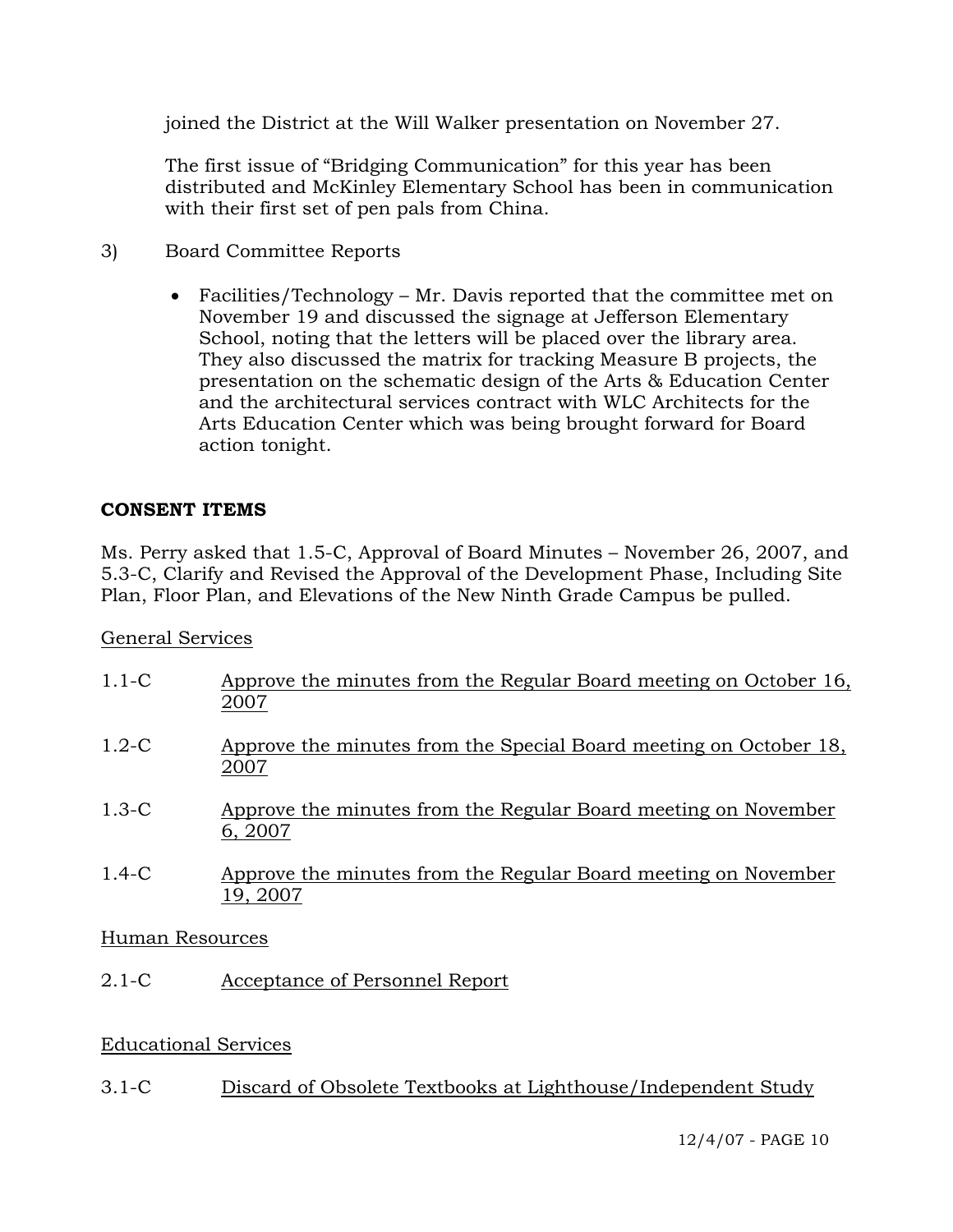# Business Operations

# 4.1-C Ratification of Payroll for October 2007

4.2-C Approval of Bill Warrants

# Facilities and Construction

- 5.1-C Architectural Services Contract with WLC Architects for the Arts Education Center
- 5.2-C Notice of Completion for the Port of Oakland Window Replacements at Garfield, Monroe, Wilson Elementary Schools, and John Muir Middle School

On a motion made by Mr. Katz and seconded by Mr. Davis, the Board approved the remaining consent items by a 7-0 vote.

## General Services

1.5-C Approve the Minutes from the Regular Board meeting on November 26, 2007

> Ms. Perry would like page three of the minutes under her Board comments to reflect that Susan Wirth was a teacher at Lighthouse Independent Study (not San Leandro High School), and that Nancy Cutter was a San Leandro High School employee.

On a motion made by Ms. Perry and seconded by Mrs. Cutter, the Board approved the minutes from the Regular Board meeting on November 26, 2007, as amended, by a 7-0 vote.

# Facilities and Construction

# 5.3-C Clarify and Revise the Approval of the Development Phase, Including Site Plan, Floor Plan, and Elevations of the New Ninth Grade Campus

Ms. Perry thanked staff for clarifying, revising, and bringing back this item so that her support for the ninth grade campus could be reflected in the vote, reiterating that her previous "no" vote was based solely on the landscape plan presented.

On a motion made by Ms. Perry and seconded by Mr. Davis, the Board approved the Development Phase, including site plan, floor plan, and elevations of the new Ninth Grade Campus by a 7-0 vote.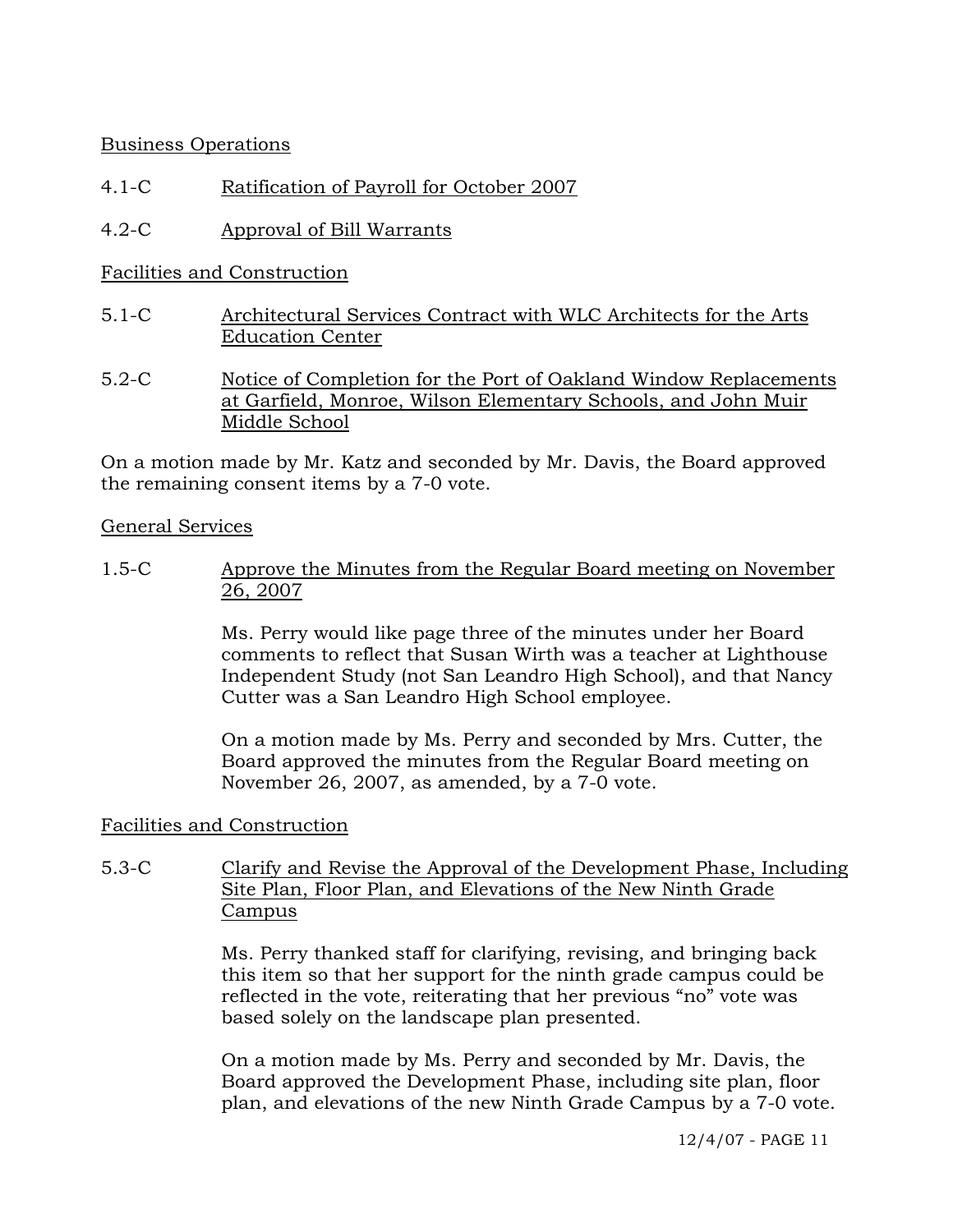# **ACTION ITEMS**

### Human Resources

2.1-A California School Employees Association (CSEA) Chapter #94 Initial Proposal to the San Leandro Unified School District

> On a motion made by Mr. Davis and seconded by Mr. Katz, the Board accepted the California School Employees Association (CSEA) Chapter #94 Initial Proposal to the San Leandro Unified School District by a 7-0 vote.

2.2-A San Leandro Unified School District Initial Proposal to the California School Employees Association (CSEA) Chapter #94

> On a motion made by Mrs. Hague and seconded by Mrs. Cutter, the Board accepted the San Leandro Unified School District Initial Proposal to the California School Employees Association (CSEA) Chapter #94 by a 7-0 vote.

# **INFORMATION ITEMS**

Business Operations

4.1-I Miscellaneous Receipts

Miscellaneous receipts in the amount of \$21,698,245.64 have been deposited in the Treasury of Alameda County.

# **REORGANIZATION OF THE BOARD**

President Richards explained that the voting process would begin with a motion to open nominations. Candidates would be asked if they accept the nomination, followed by a motion to close the nominations. Votes will be conducted by the voting lights if there is only one candidate for the office; if there is more than one candidate, ballots will be distributed and the Administrative Assistant will collect the ballots and read the trustees' name and the person they voted for.

### President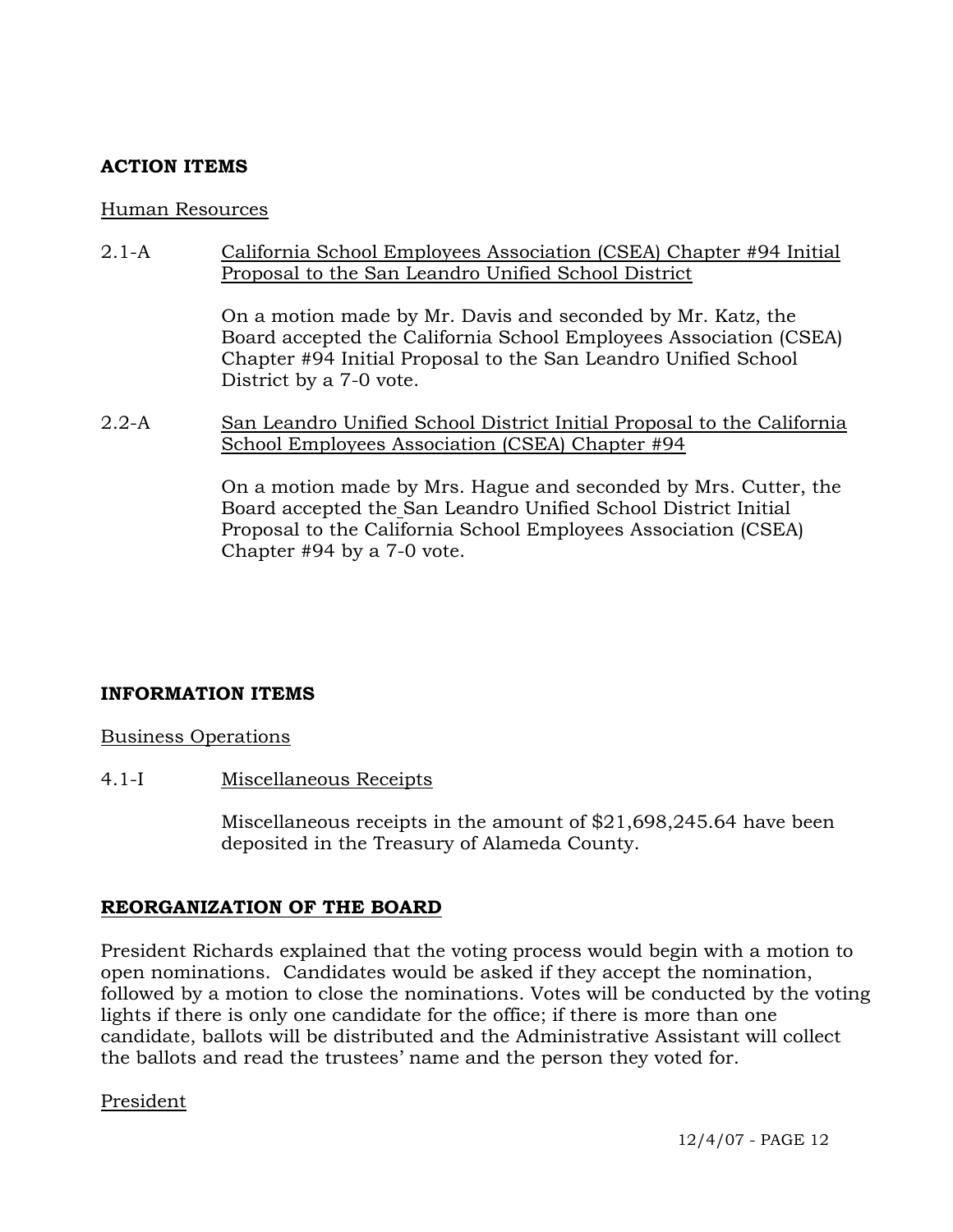On a motion made by Mr. Davis and seconded by Ms. Perry, the Board opened the nominations for the office of President by 7-0 vote.

Mr. Richards nominated Mr. Davis who accepted the nomination; Mr. Katz nominated Mrs. Cutter, who declined. Following clarification on whether he qualified under Board policy or not, Mr. Katz accepted Mr. Cassidy's nomination.

Ballots were collected and the votes were read:

- Cutter, Davis, Hague, Perry, Richards voting for Trustee Davis
- Cassidy, Katz voting for Trustee Katz

By a vote of 5-2, Mr. Davis was elected to the office of President of the Board.

On a motion made by Ms. Perry and seconded by Mrs. Cutter, the Board closed the nominations for the office of President by a 7-0 vote.

# Vice President

On a motion made by Mr. Davis and seconded by Mrs. Hague, the Board opened the nominations for the office of Vice President by 7-0 vote.

Mr. Davis nominated Ms. Perry, and Mr. Cassidy nominated Mrs. Hague, who both accepted their nominations.

On a motion made by Mrs. Cutter and seconded by Mr. Davis, the Board closed the nomination for the office of Vice President by a 7-0 vote.

Ballots were collected and the votes were read:

- Cassidy, Hague, Katz, Richards voting for Trustee Hague
- Cutter, Davis, Perry voting for Trustee Perry

By a vote of 4-3, Mrs. Hague was elected to the office of Vice President of the Board.

# Clerk

On a motion made by Mrs. Cutter and seconded by Mr. Davis, the Board opened the nominations for the office of Clerk by 7-0 vote.

Mr. Cassidy nominated Mr. Katz, and Ms. Perry nominated Mrs. Cutter, who both accepted their nominations.

On a motion made by Mr. Davis and seconded by Ms. Perry, the Board closed the nominations for the office of Clerk by 7-0 vote.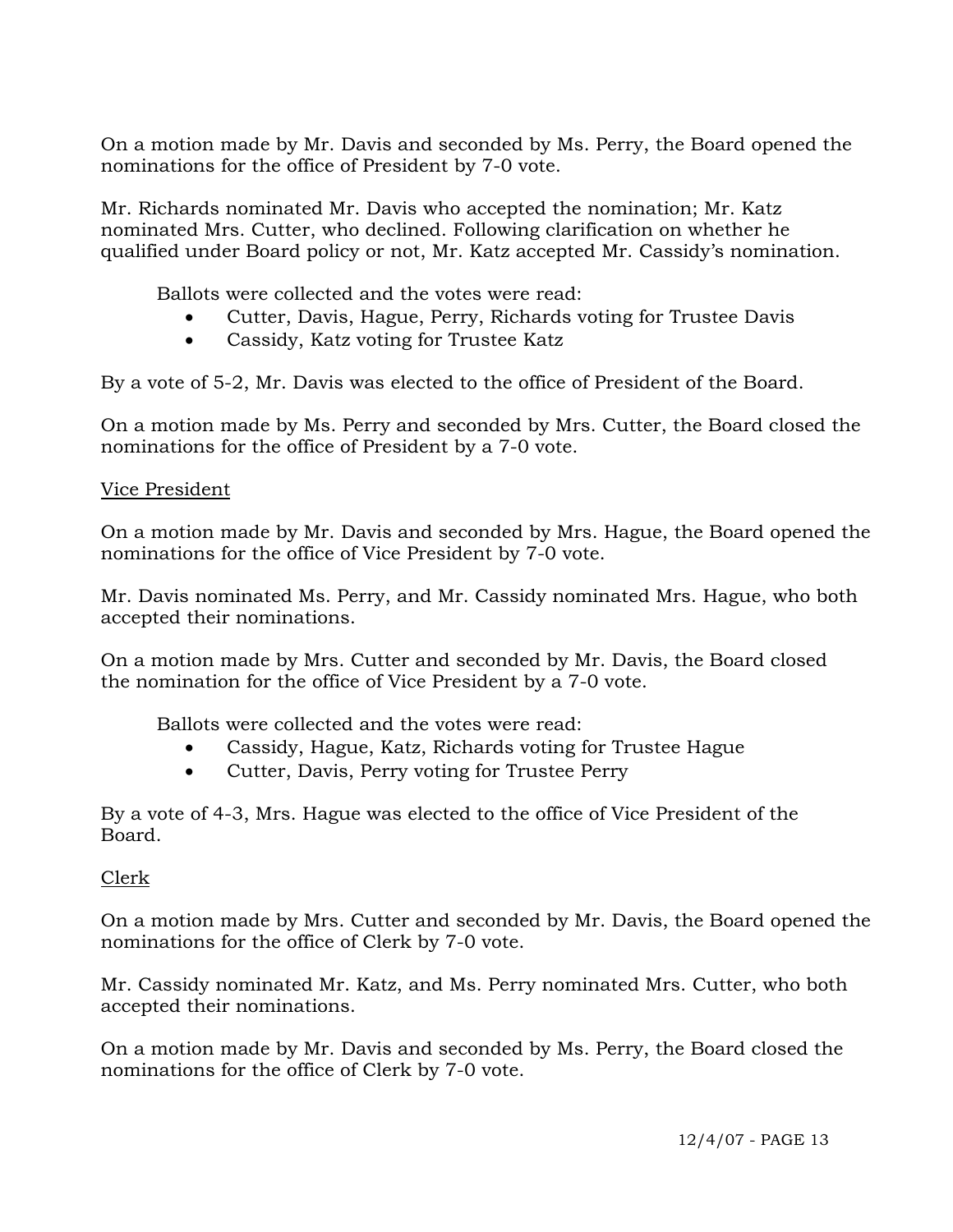Ballots were collected and the votes were read:

- Cutter, Davis, Hague, Perry, Richards voting for Trustee Cutter
- Cassidy, Katz voting for Trustee Katz

By a 5-2 vote, Mrs. Cutter was elected to the office of Clerk of the Board.

# **ADDITIONAL SUGGESTIONS AND COMMENTS FROM BOARD MEMBERS**

• Mr. Cassidy also expressed his interest in examining the school district boundaries and would support such a process.

 He noted that he had asked the Superintendent to clarify whether or not her comments made at the recent achievement gap summit in Sacramento, with respect to an incident that occurred at one of the District's middle schools, were accurately reported in a LA Times editorial and, if so, to please explain the actual facts of the incident.

 He referred the Board and staff to *"A Fiscal Blueprint for the Future of San Leandro Schools"* which was developed in reference to the 2006 parcel tax campaign. With respect to page thirty-six which focused on teacher salaries and the impact of the District's ranking and pay scale comparisons within the county, he noted that important arguments made by the District with respect to the parcel tax campaign and to the community needed to be kept into account and not overlooked as we move forward.

 Mr. Cassidy reminded the Board that at the time of the Budget Adoption he had requested that the District look at various spending proposals and issues within the budget including consultant spending, stating that if there has not been any effort made towards looking at funding savings in the budget he would not support the 1st Interim Budget when it is presented to the Board on December 13 for approval.

• Ms. Perry reported attending the California School Boards Association Delegate Assembly, where they discussed their position regarding two eminent domain ballot propositions that are coming up in June. She will provide the Board with the information received at a later time.

 She attended many wonderful District events including the Bancroft Science Faire, Family Math Night at Monroe and "Around the World" at McKinley where San Leandro High School students participated.

 She asked that the Board recognize the San Leandro High School winter sports' coaching staff and athletics, including the girls' volleyball team at an upcoming meeting.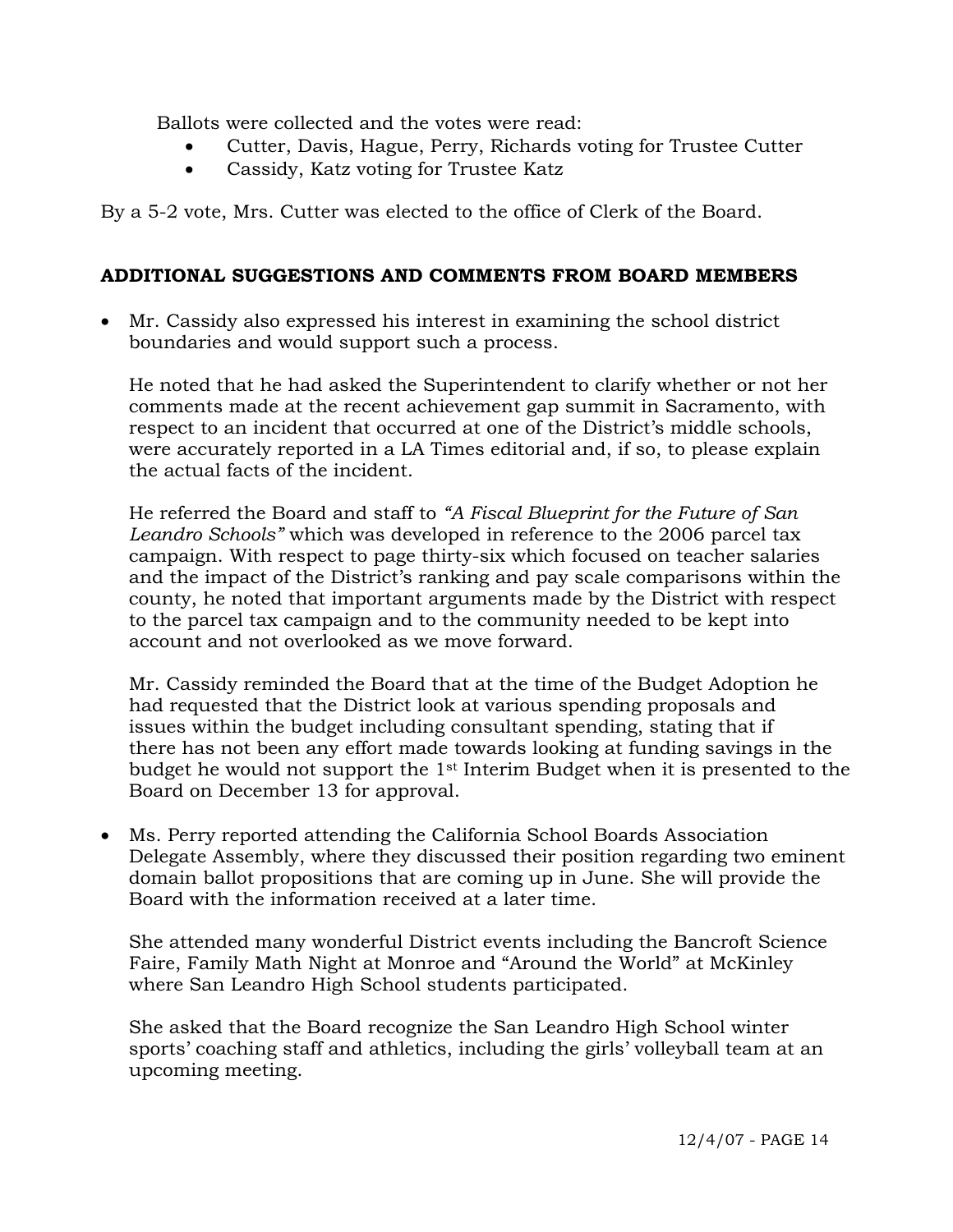- Mr. Davis thanked the Board for their vote of confidence as their next Board President, adding that he would be distributing committee assignment forms and asking the members to fill out their committee preference.
- Mrs. Cutter reported that United Parents would be hearing a presentation on the block schedule at their first meeting in January, adding that a survey was expected to be sent to parents. She hoped that the survey would be completed in time of their first meeting so that the feedback received could be included in the presentation to Board.
- Mr. Katz reported that he would like to see a slot set aside on the agenda for SLTA, and Teamsters to provide updates and presentations, and not be limited to the three minute timeline.
- Mrs. Hague also thanked the Board for electing her to the office of Vice President of the Board.
- Mr. Richards announced that the next Board Finance Committee meeting would be December 10 where they would be reviewing the First Interim Report.

The Board recessed into closed session at 10:36 p.m. The Board returned to open session at 10:55. President Richards reported that the Board had been in closed session where no action was taken.

# **ANNOUNCEMENT**

# **Future Board of Education Meetings**

- Regular Meeting December 13, 2007
- Special Meeting January 10, 2008
- Regular Meeting January 22, 2008
- Regular Meeting February 5, 2008
- Regular Meeting February 28, 2008 (placeholder)
- Regular Meeting March 13, 2008
- Regular Meeting April 1, 2008
- Regular Meeting April 15, 2008
- Regular Meeting May 6, 2008
- Regular Meeting May 20, 2008
- Regular Meeting June 3, 2008
- Regular Meeting June 17, 2008